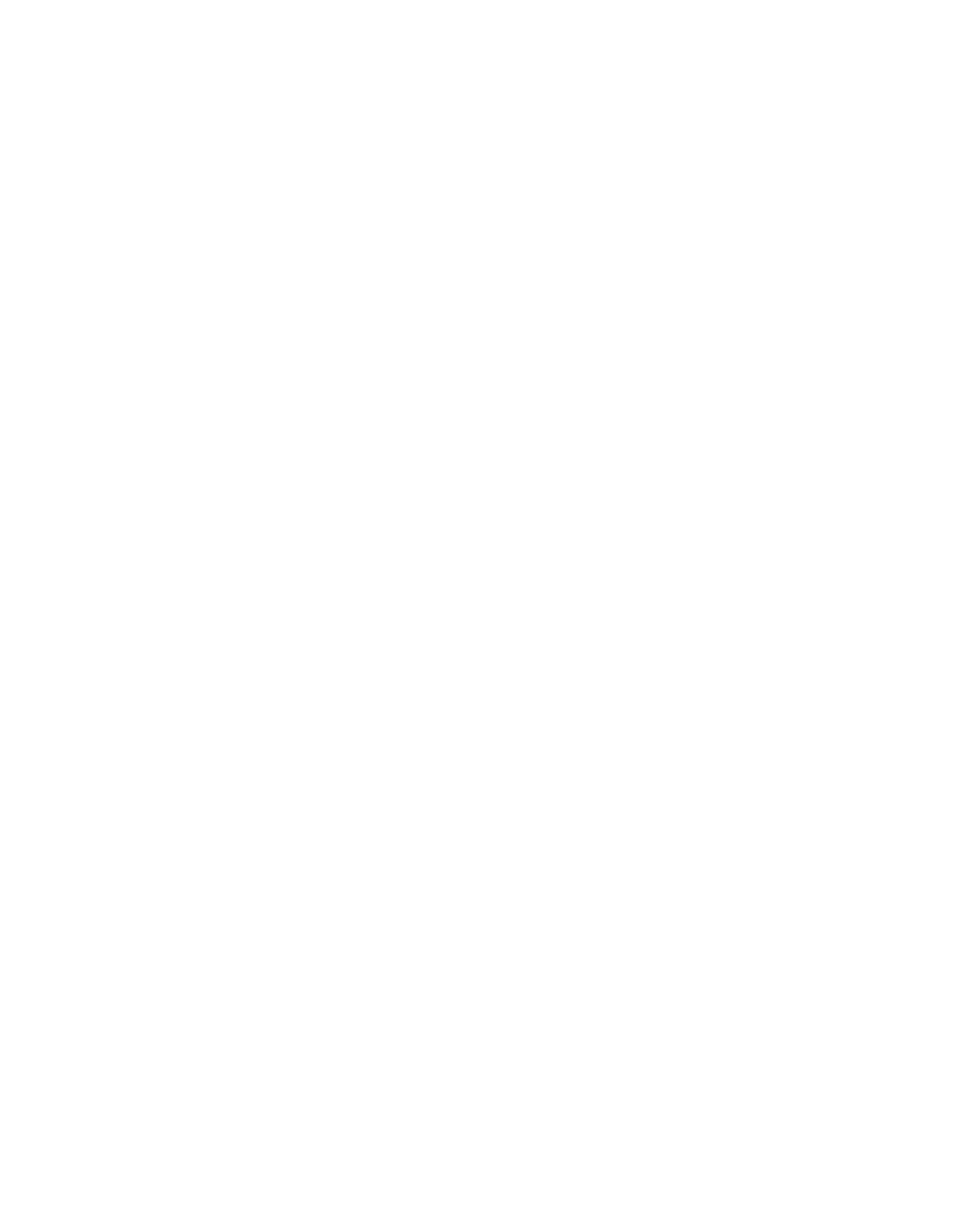## **Table of Contents**

Creator, Type of Material, Physical Description, Dates, Abstract (Descriptive Summary), Provenance and Acquisition Information

Subject/Index Terms, Agency History/Biographical Sketch

Scope and Content

Series Description

I. General II. Gospel Music Association (GMA) III. Sandi Patti Manuscript

Box/Folder List

Location

Related Materials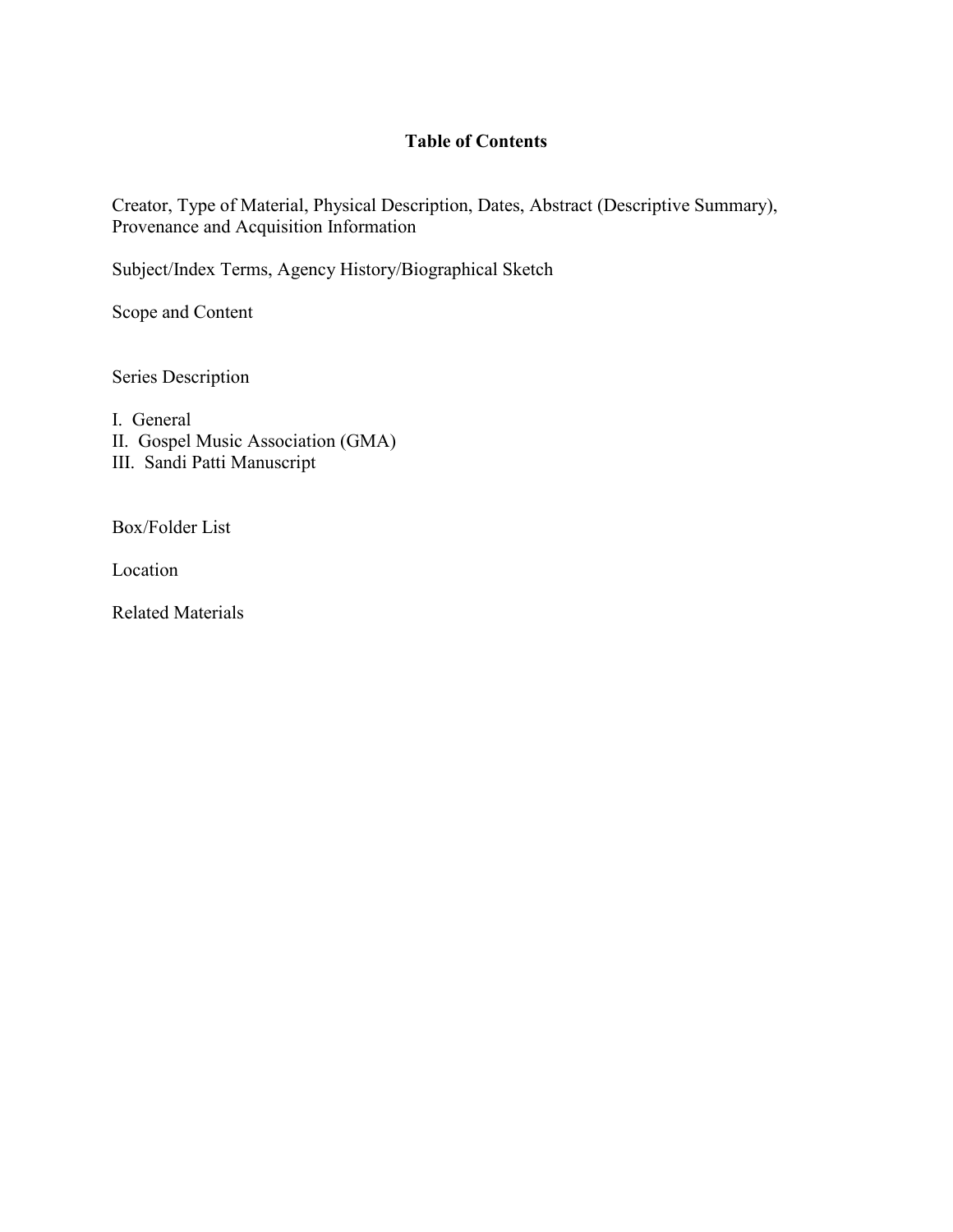**CUSIC, D. F. 86-001 et. al. PAPERS**

**Creator:**

**Type of Material:**

## **Physical Description:**

**Dates:** 1970-1990. [Bulk 1977-1986.]

### **Abstract (Descriptive Summary):**

**Provenance and Acquisition Information:** The D.F. Cusic Collection is an open collection donated to the Center for Popular Music by Don Cusic beginning in 1986. Although Cusic has donated numerous sound recordings, books, photographs, student papers, and press releases, all gifts but those which directly document his work as an entertainment journalist, member of the Gospel Music Association, and recording industry management assistant professor are filed separately from the material described below.

### **Subject/Index Terms:**

**Agency History/Biographical Sketch:** Don Cusic was born in St. Mary's County, Maryland, and received his bachelor's degree in journalism from the University of Maryland in 1972. He also holds an M.A. and D.A. in English from Middle Tennessee State University, where he has been on the faculty since 1982. During that time, he primarily has taught Recording Industry Management classes in the Mass Communications Department.

But Cusic's activities have not been limited to the classroom. Since the beginning of his career in music journalism, Cusic has authored more than 500 articles and has been the Country and Gospel Editor for *Record World* and Cashbox magazines. He was a columnist for *Music City News*, and an album reviewer and special correspondent for *Billboard*. Cusic also has authored the textbook *Marketing Music*, as well as biographies on country music artist Randy Travis and gospel music artist Sandi Patti. He contributed entries to both the *Grove Dictionary of Music* and to *The Dictionary of Literary Biography*.

Cusic is a lifetime member of the Gospel Music Association, for which he has served on various committees.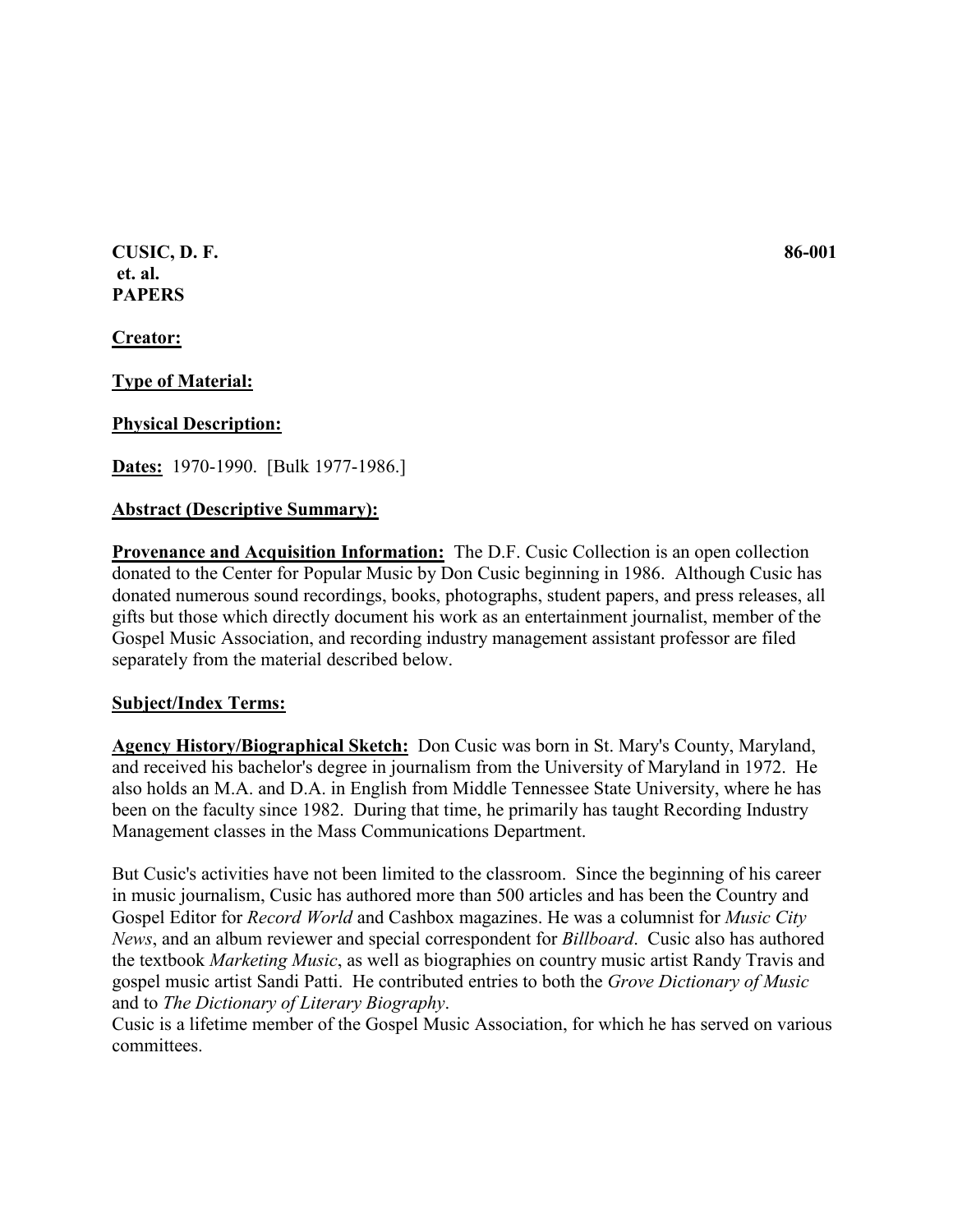## **Scope and Content:**

As much as they document his research interests, work as an entertainment journalist, and professional affiliation in the Gospel Music Association, the materials contained in the D. F. Cusic Papers document the subjects Cusic researched and the GMA itself.

Included in the collection are business correspondence; magazine and newspaper articles, some of which were written by Cusic but most of which were used by him for research purposes; music industry related mailing lists; information on professional organizations; business records of the Gospel Music Association; and information pertaining to the yearly Gospel Music Association's week-long conventions and Dove Music Awards.

The collection is divided into three series, two of which are further divided into subseries. Series one contains materials primarily related to Cusic's journalism career, while the second series is composed entirely of GMA materials. Series three contains research materials Cusic used is writing a biography of contemporary Christian artist Sandi Patti, as well as two copies of the manuscript--one of which is marked for editing. Some materials in each of the first two series have been filed separately because their size requires them to be.

CUSIC PAPERS 86-001 Page 2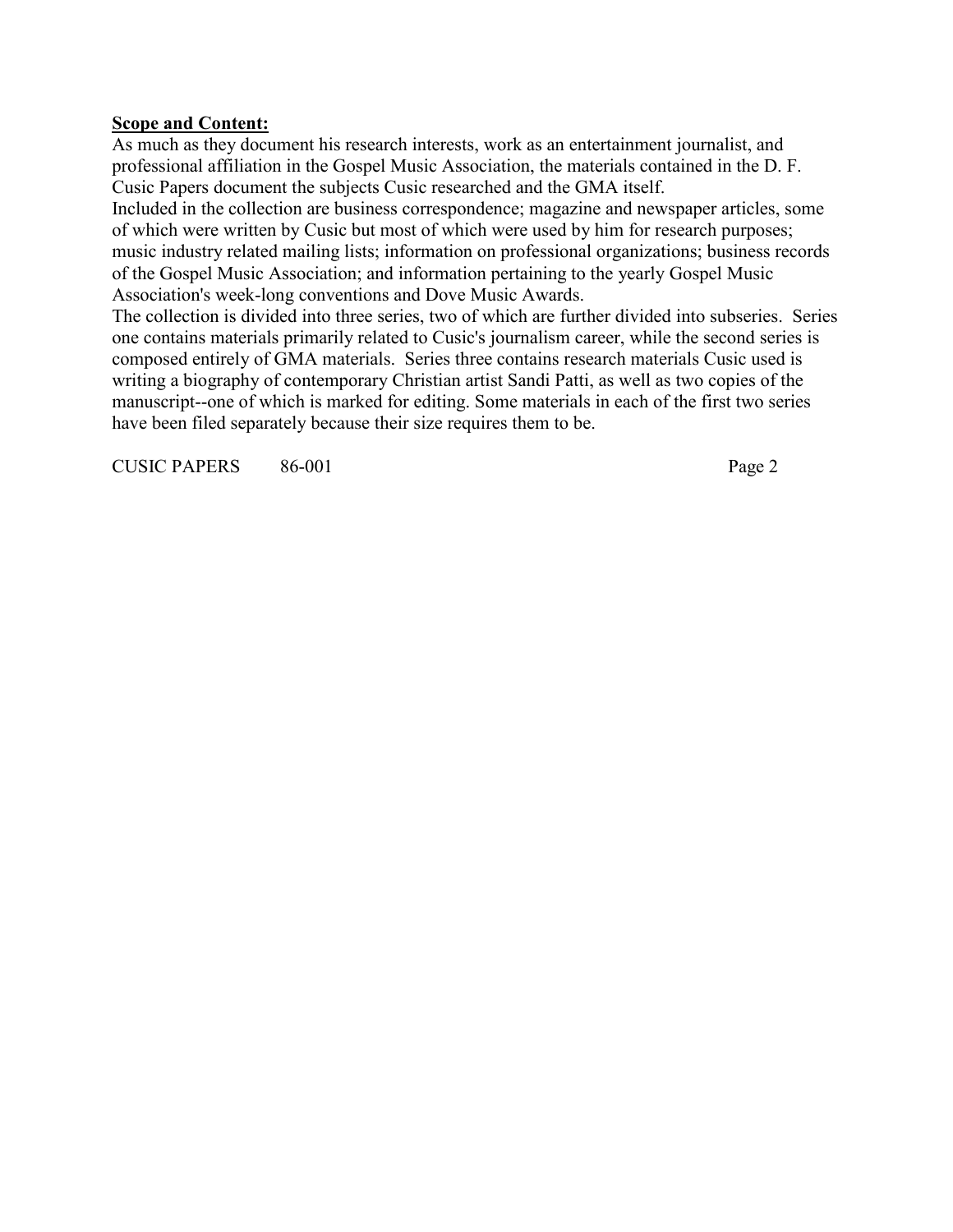### **Series Description:**

Series I: General 1970-1986 2.03 l.f. (Boxes 1-3 and 15-22)

Business correspondence; published reviews and articles by Cusic; personal invitations and Christmas cards; mailing lists for gospel and country radio stations, Christian bookstores, television shows, and religious affiliated colleges and universities; information from the National Entertainment Journalists Association; information from the National Music Publishers Association and the Church Music Publishers Association; handwritten notes; music news publications and catalogs; research materials--primarily, but not limited to, magazine and newspaper articles on evangelical religion, gospel music, contemporary Christian music, rock music, the Broadway musical "Jesus Christ Superstar," performing artist Kerry Livgren, televangelists (some of which came from the Jimmy Swaggart Ministries), politics and ethics, and politics and religion; student papers; a survey of country radio stations; and unsigned reviews and articles. Research materials are arranged in two subseries: material received 1986- 1989 (boxes 1-3) and material received 1990-1991 (boxes 17-22). Each subseries is arranged alphabetically by subject. Subseries 2 is further arranged alphabetically by article title. A list of articles is filed with the accession record.

Series II: Gospel Music Association 1977-1987 .87 l.f. (Boxes 4-7)

Gospel Music Association business, primarily including committee reports and meeting minutes; Gospel Music Week and Dove Awards information; information on the Gospel Music Association's Coalition to Save America's Music; newspaper clippings; various issues of the Gospel Music Association's publication, *Good News*; Gospel Music Association directories from the late seventies and early eighties; and miscellaneous material. Arranged first in two subseries, GMA Business and Gospel Music Week, then chronologically within each subseries.

Series III: Sandi Patti ca. 1977-ca. 1988 1.14 l.f. (Boxes 8-15)

Research materials, including articles and author notes, for *Sandi Patti: The Voice of Gospel*, written by Cusic and published in 1988; two copies of the manuscript, one of which is marked for editing.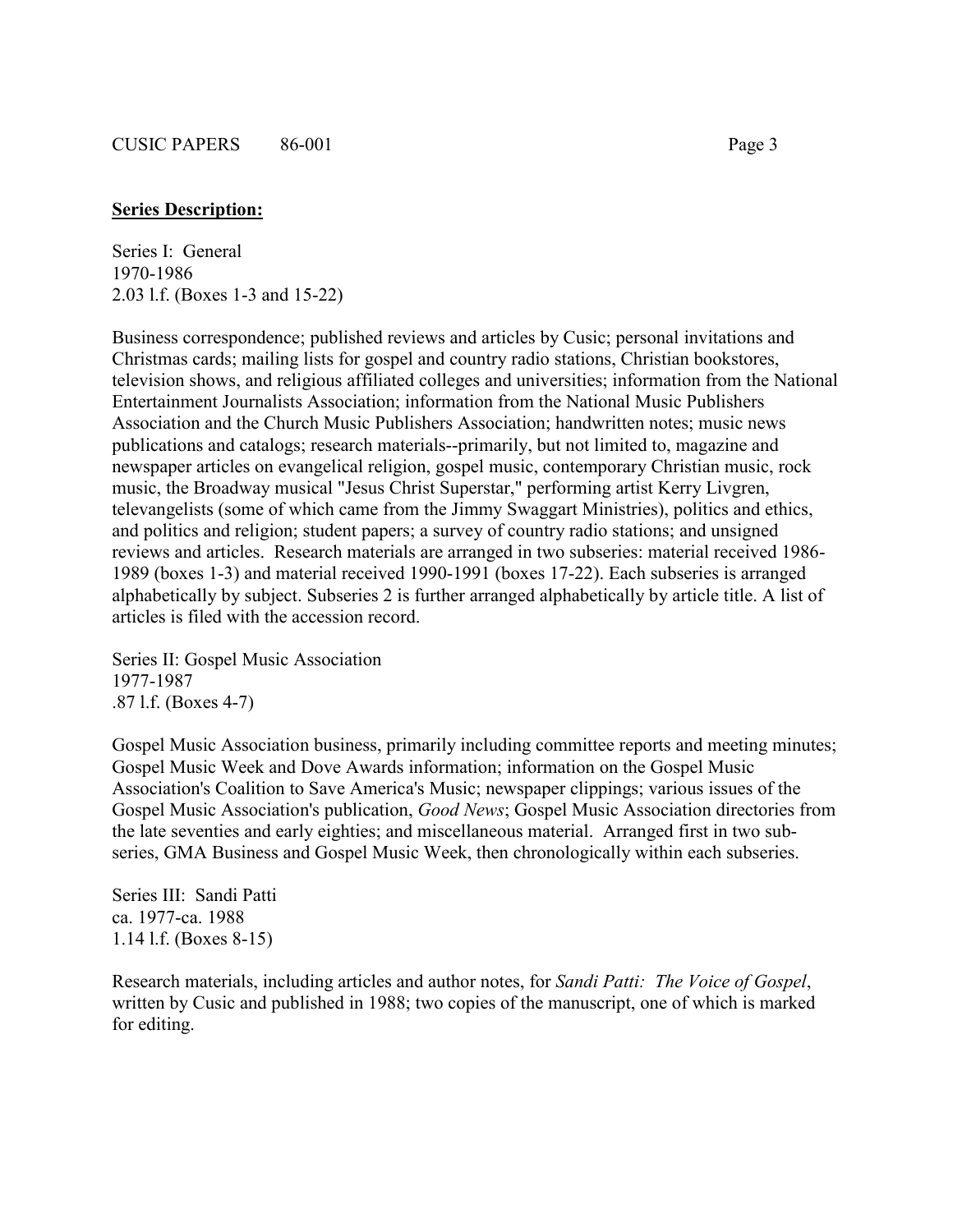# **Collection Contents (Folder/Box List):**

| Series     | Folder Title                           | Box/Folder                              |           |     |
|------------|----------------------------------------|-----------------------------------------|-----------|-----|
| I. General |                                        |                                         |           |     |
|            | Correspondence                         |                                         |           | 1/1 |
|            | <b>Cusic Reviews and Articles</b>      |                                         | 1/2       |     |
|            | <b>Invitations and Christmas Cards</b> |                                         | 1/3       |     |
|            | <b>Mailing Lists</b>                   |                                         | $1/4 - 6$ |     |
|            | Miscellaneous                          |                                         | 1/7       |     |
|            | <b>Music News Publications</b>         |                                         |           |     |
|            | and Catalogs                           |                                         | 2/1       |     |
|            | National Entertainment                 |                                         |           |     |
|            | Journalists Association                |                                         | 2/2       |     |
|            |                                        | National Music Publishers Assoc.        | 2/3       |     |
|            | <b>Notes</b>                           |                                         |           | 2/4 |
|            | Preliminary Listing of                 |                                         |           |     |
|            | <b>Proposed Entries</b>                |                                         |           | 2/5 |
|            | <b>Research Materials</b>              |                                         | $3/1-4$   |     |
|            | <b>Student Papers</b>                  |                                         | 3/5       |     |
|            |                                        | <b>Survey of Country Radio Stations</b> | 3/6       |     |
|            | <b>Unsigned Reviews and Articles</b>   | 3/7                                     |           |     |

## II. Gospel Music Association (GMA)

| *GMA Business 1974, 1977, 1978 | $4/1 - 4$ |
|--------------------------------|-----------|
| GMA Business 1977, 1978        | 4/5       |
| GMA Business 1979              | 4/6       |
| GMA Business 1979              | 4/7       |
| GMA Business 1979              | 4/8       |
| GMA Business 1980              | 5/1       |
| <b>GMA Business 1980</b>       | 5/2       |
| <b>GMA Business 1980</b>       | 5/3       |
| GMA Business 1983              | 5/4       |
| GMA Business 1985              | 5/5       |
| <b>GMA Business 1987</b>       | 5/6       |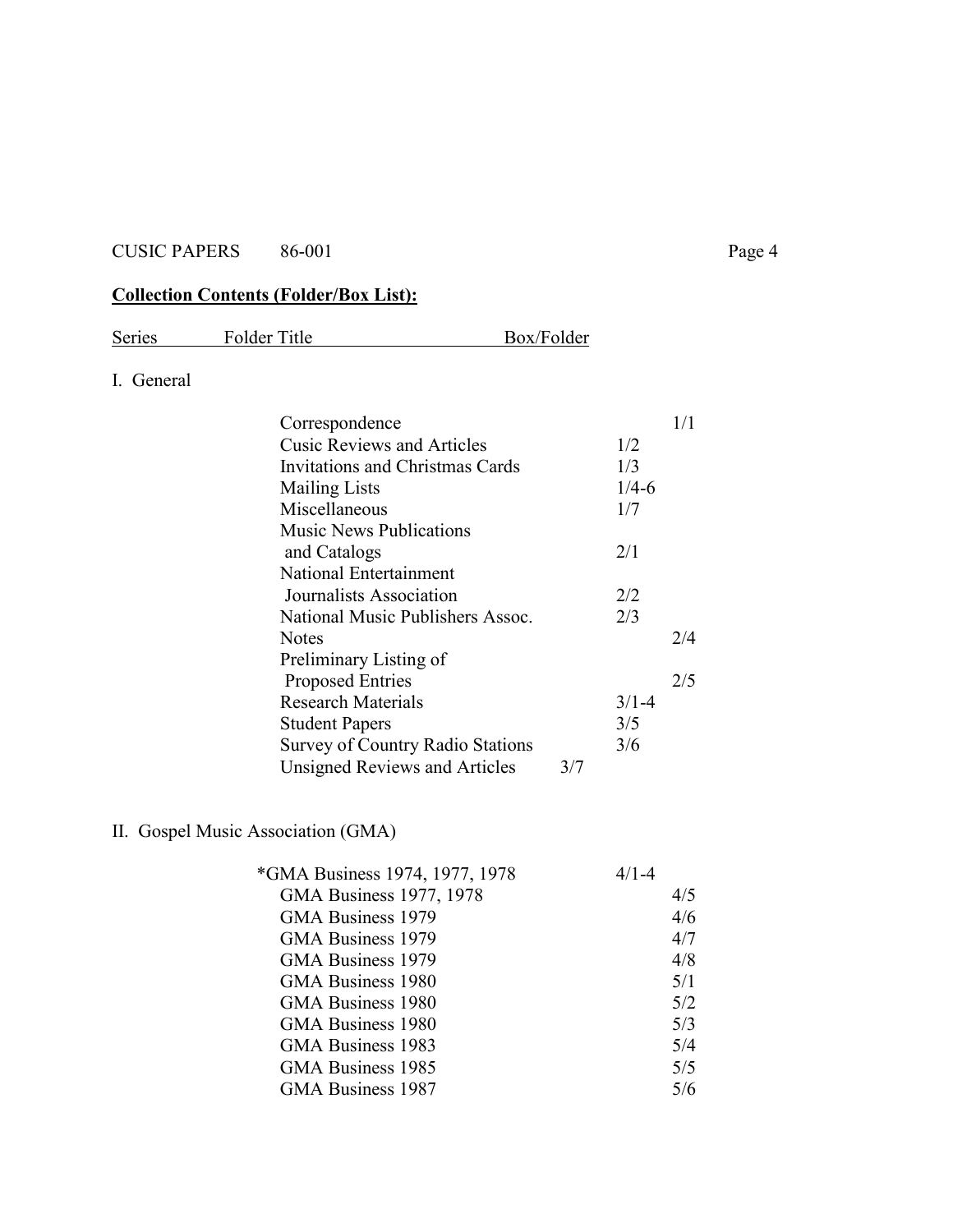| 6/1 |     |
|-----|-----|
| 6/2 |     |
|     | 6/3 |
|     | 6/4 |
|     | 6/5 |
|     | 6/6 |
|     | 6/7 |
|     | 6/8 |
|     |     |

**Notes:** \*materials were taken from plastic notebooks for preservation reasons; original order maintained.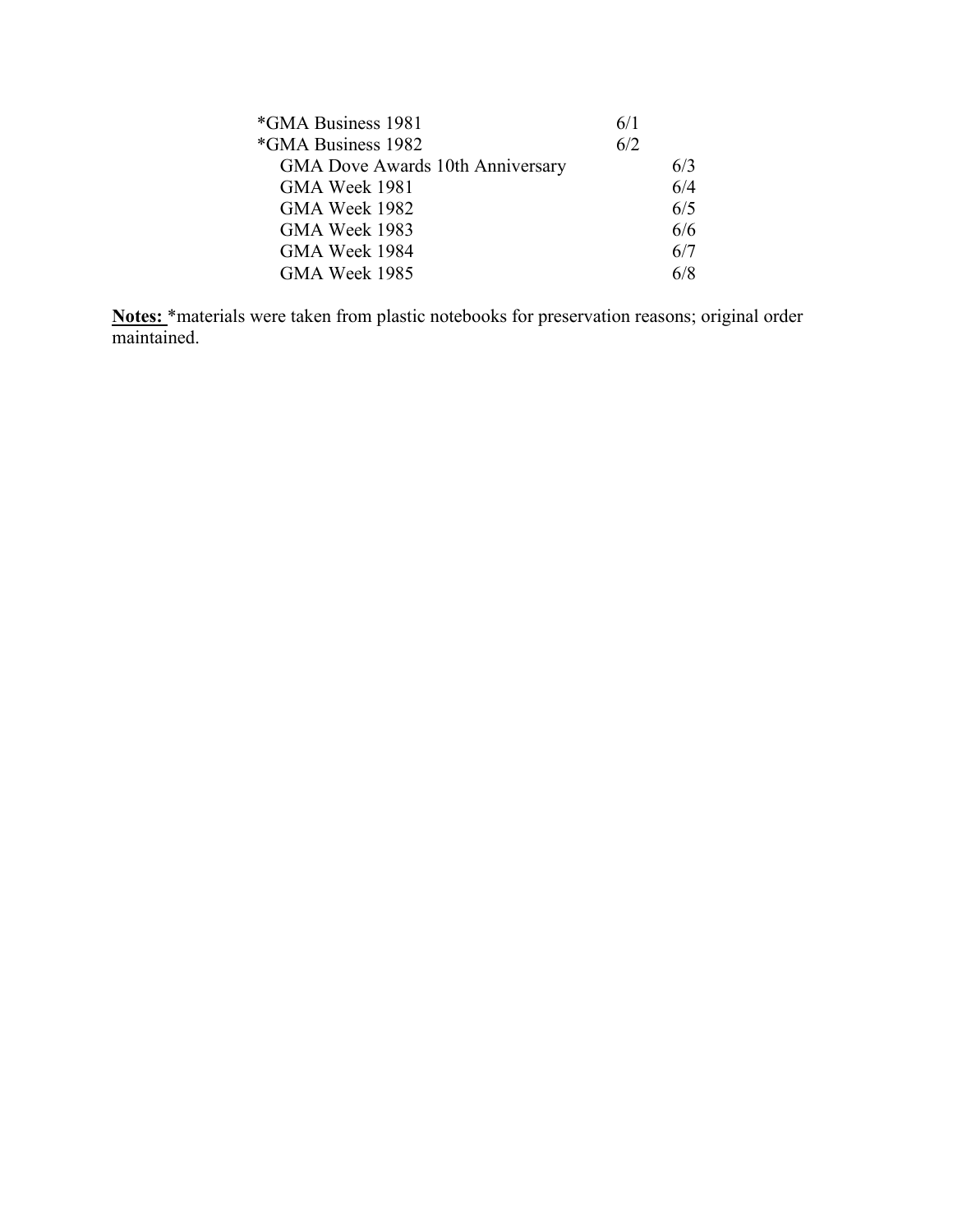| Series | Folder Title | Box/Folder |
|--------|--------------|------------|
|        |              |            |

# II. Gospel Music Association (GMA)

|     | 6/9  |
|-----|------|
|     | 6/10 |
|     | 6/11 |
|     | 6/12 |
|     |      |
| 7/1 |      |
| 7/2 |      |
|     | 7/3  |
| 7/4 |      |
|     | 7/5  |
| 7/6 |      |
|     | 7/7  |
|     | 7/8  |
|     | 7/9  |
|     | 7/10 |
|     |      |

## III. Sandi Patti

| 1977                             |           | 8/1        |
|----------------------------------|-----------|------------|
| 1978                             |           | 8/2        |
| 1979                             |           | 8/3        |
| 1980                             |           | 8/4        |
| 1981                             |           | 8/5        |
| 1982                             |           | 8/6        |
| 1983                             |           | $8/7 - 8$  |
| 1984                             |           | 8/9        |
| 1985                             |           | 9/1        |
| 1986                             | $9/2 - 4$ |            |
| 1987                             |           | $9/5 - 6$  |
| 1988                             |           | $10/1 - 2$ |
| 1989-1990                        |           | 10/3       |
| No Date                          |           | 10/4       |
| Family                           | 10/5      |            |
| Anderson College                 |           | 10/6       |
| Miscellaneous                    | 11/1      |            |
| <b>Notes</b>                     |           | 11/2       |
| Anderson, Indiana                |           | 11/3       |
| Anderson, Indiana Telephone Dir. | 11/nf     |            |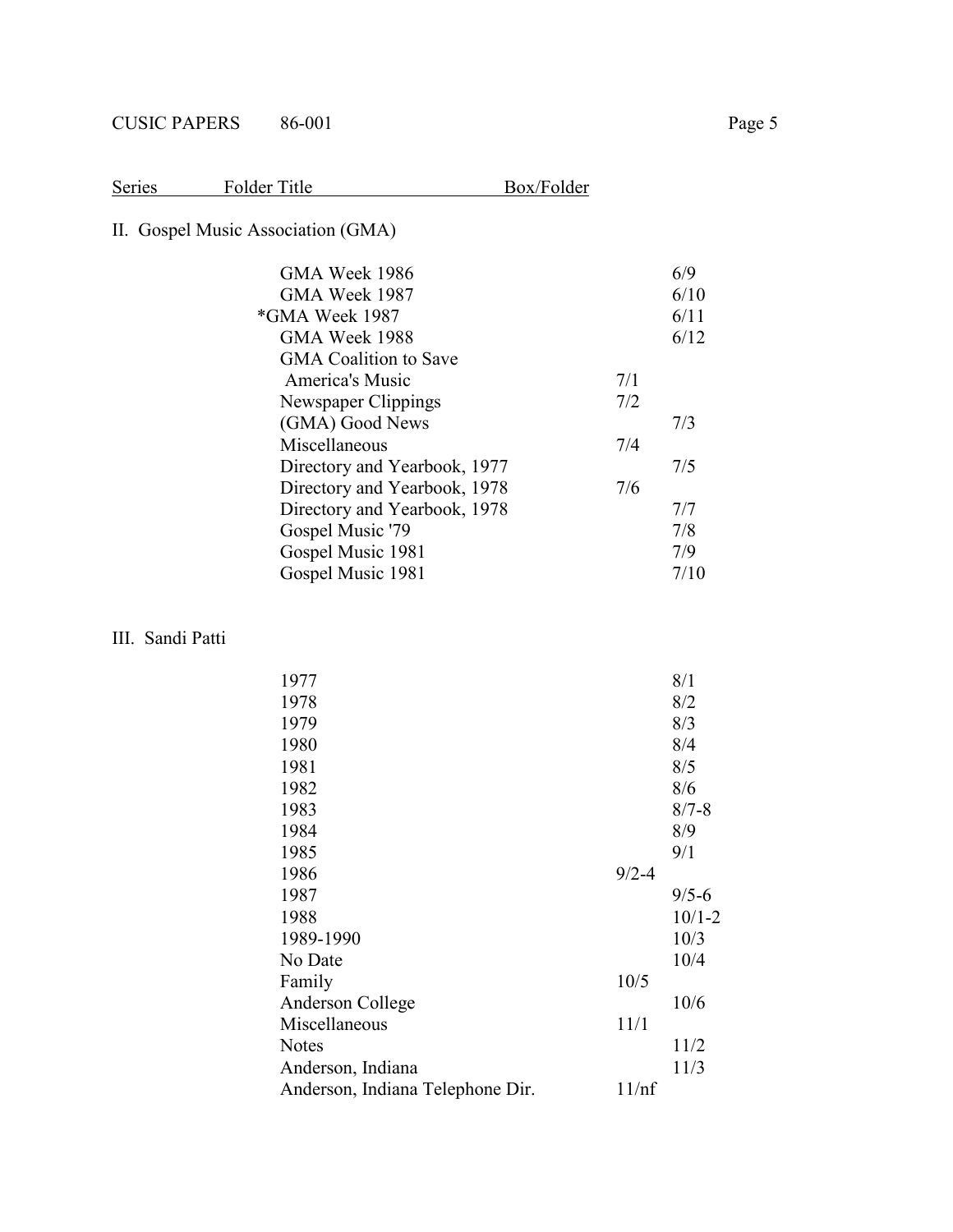| Early Sandi                 |      |      |
|-----------------------------|------|------|
| <b>Star Spangled Banner</b> | 12/2 |      |
| Honeymoon                   |      | 12/3 |
| Sandi Patti                 |      | 2/4  |
|                             |      |      |

**Notes:** \*materials were taken from plastic notebooks for preservation reasons; original order maintained.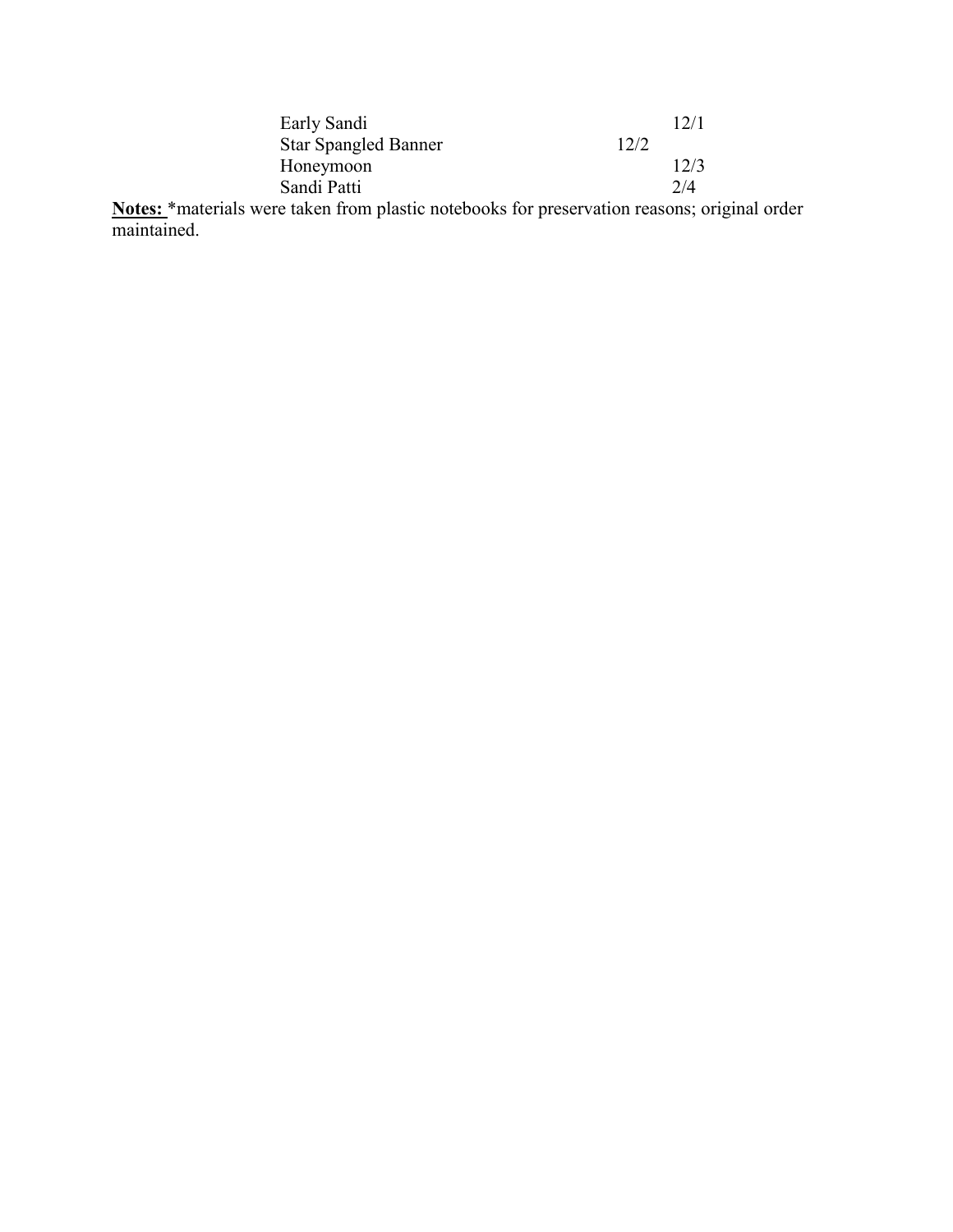| Series     | Folder Title                      | Box/Folder |
|------------|-----------------------------------|------------|
|            |                                   |            |
|            | Concert-Next To Last              | 12/5       |
|            | Early Morning Light               | 12/6       |
|            | Press Kits                        | 12/nf      |
|            | <b>Edited Draft</b>               | $13/1 - 8$ |
|            | Final Draft:                      |            |
|            | Chapters 1-6                      | 14/1       |
|            | Chapters 7-13                     | 14/2       |
|            | Chapters 14-20                    | 14/3       |
|            | Chapters 21-27                    | 14/4       |
|            | Chapters 28-35                    | 14/5       |
|            | Chapters 36-42                    | 14/6       |
| I. General |                                   |            |
|            | Cusic Reviews & Articles          |            |
|            | Drafts/Notes                      | $15/1 - 4$ |
|            | Cusic Reviews & Articles          |            |
|            | Drafts/Notes                      | 16/1       |
|            | Cusic Reviews & Articles In Print | 16/2       |
|            | <b>Research Materials</b>         |            |
|            | Politics                          | 17/1       |
|            | Jim Bakker                        | 17/2       |
|            | Pat Robertson                     | 17/3       |
|            | Jimmy Swaggert                    | 17/4       |
|            | Religion: A-C                     | 17/5       |
|            | Religion: E-G                     | 17/6       |
|            | Religion: H-Pil                   | 18/1       |
|            | Religion: Power-Reagan            | 18/2       |
|            | Religion: Religion-W              | 18/3       |
|            | <b>Jimmy Swaggart Ministries:</b> |            |
|            | Undated-June 1987                 | 19/1       |
|            | Jimmy Swaggart Ministries:        |            |
|            | July 1987-April 1988              | 19/2       |
|            | <b>Jimmy Swaggart Ministries:</b> |            |
|            | <b>Gift Catalogs</b>              | 19/nf      |
|            | <b>Jimmy Swaggart Ministries:</b> |            |
|            | The Evangelist                    | 19/nf      |
|            | Gospel Music: A-C                 | 20/1       |
|            | Gospel Music: F-H                 | 20/2       |
|            | Gospel Music: L-R                 | 20/3       |
|            | Gospel Music: S                   | 21/1       |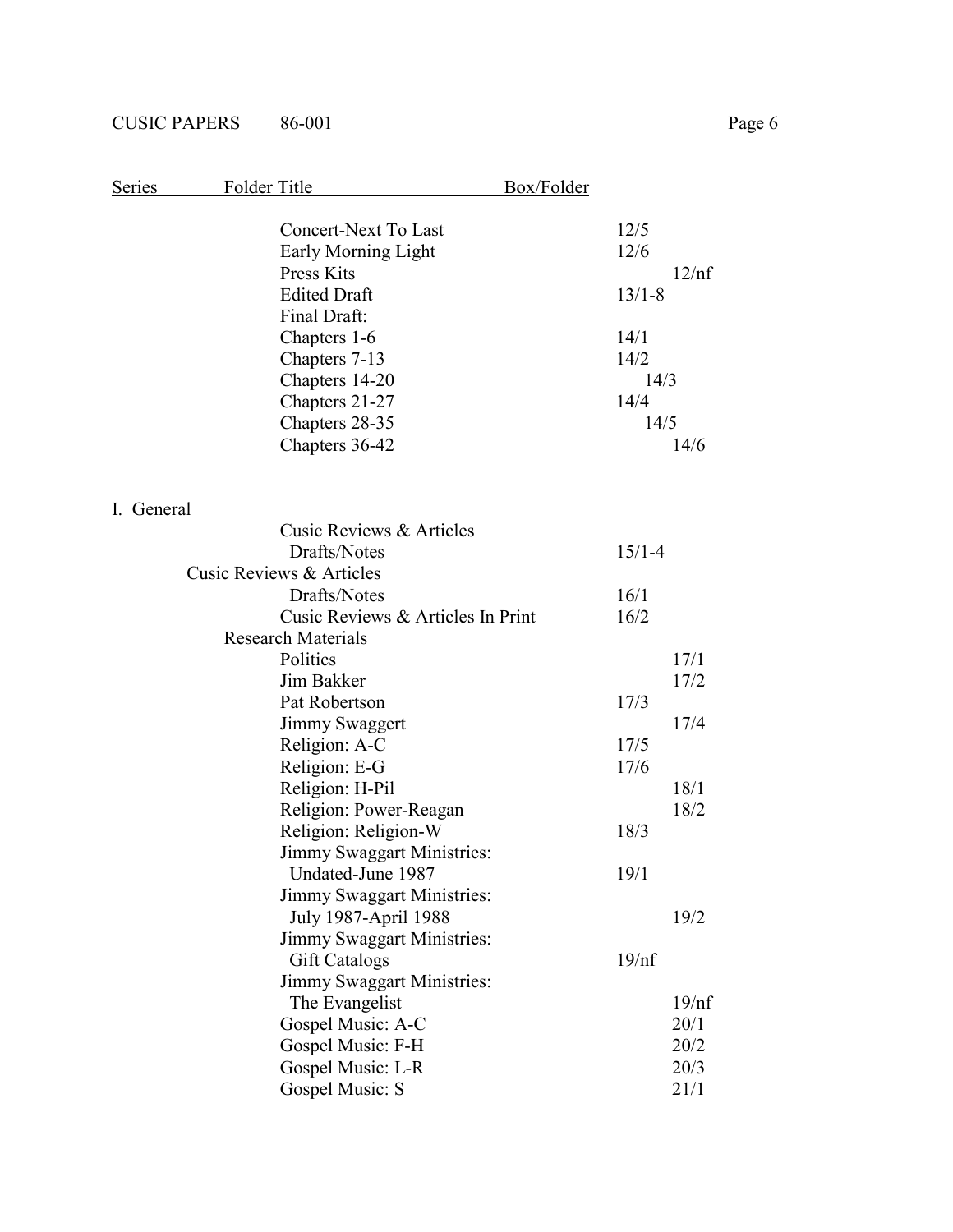| Gospel Music:                    |            |
|----------------------------------|------------|
| Sacred Music of Black Religion   | 21/2       |
| Gospel Music: T-W                | 21/3       |
| <b>Country Music Association</b> | $22/1 - 4$ |

| <b>Series</b> | Folder Title | Box/Folder |
|---------------|--------------|------------|
|               |              |            |

## Oversize

| Record World Presents, Gospel Music: |      |      |      |
|--------------------------------------|------|------|------|
| A New Decade                         |      |      | 23/1 |
| Record World Presents, Gospel '82:   |      |      |      |
| Music to Believe In                  |      | 23/2 |      |
| GMA Week 1985 Information            |      |      | 23/3 |
| Christian Research Report,           |      |      |      |
| April 1988                           |      |      | 23/3 |
| Saturday Evening Post, Issue on      |      |      |      |
| Christianity                         |      | 23/4 |      |
| Record World, Country Music 1973     |      | 23/5 |      |
| Record World Presents, A Special     |      |      |      |
| Section, Gospel Music: A Growing     |      |      |      |
| Market, 1 October 1977               | 23/5 |      |      |
| <b>Oversize Cusic Articles</b>       |      |      | 23/5 |
| Cashbox 16 April 1983                |      |      | 23/5 |
| <b>Research Materials</b>            |      | 23/6 |      |
|                                      |      |      |      |

### **Arrangement:**

### **Location:**

D. F. Cusic Papers are filed by accession number 86-001 with other manuscript groups. Photographs are located in the manuscript section of the stacks with the Cusic collections (5 boxes total). Cross-reference available in Iconographic files MAN-PR-00017.

## **Related Materials:**

Student papers for RIM 462, Merchandising of Recordings, and RIM 481, Topics in Recording Industry Management from Fall 1986 to Summer 1988 are primarily filed in vertical files by subject or performer. One box, however, is filed as a unit for current students to use as